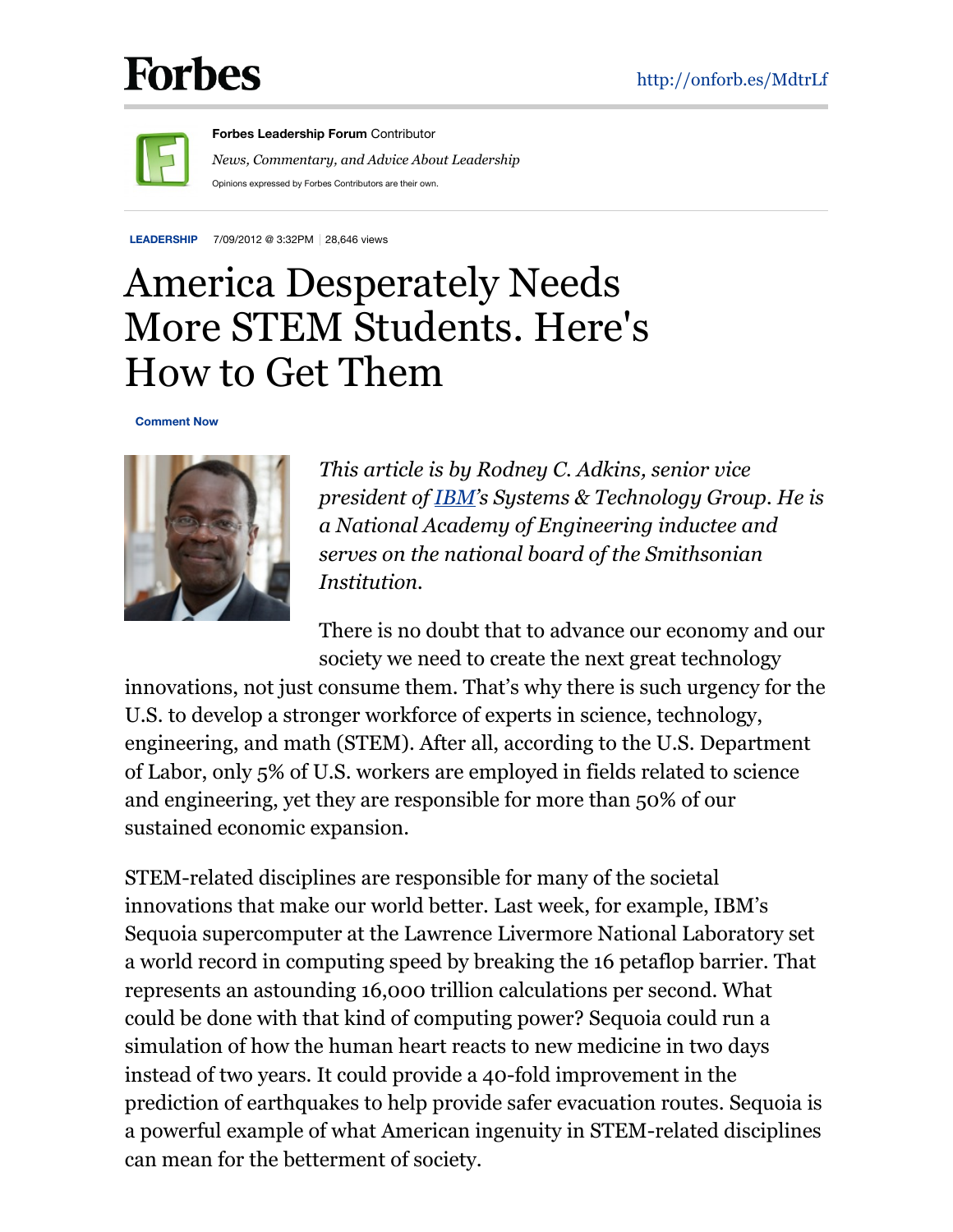So it is clear that to benefit our economy and society, our national priority should be on encouraging more students to study STEM. Unfortunately, the U.S. is trending in the opposite direction. When I graduated from college, about 40% of the world's scientists and engineers resided in the U.S. Today that number has shrunk to about 15%.

To turn this trend around, we need to improve both the size and composition of the pipeline of U.S. STEM students. Here's how.

First, we need to increase the size of the STEM education pipeline by maintaining an enthusiasm for science, technology, engineering and math throughout high school and college. Our youngest students show an interest in STEM subjects, but the President's Council of Advisors on Science and Technology has concluded that roughly 40% of college students planning to major in engineering and science end up switching to other subjects. How important is it to increase the retention rate of STEM majors in U.S. colleges? STEM-related degrees represent only about a third of all the bachelor's degrees awarded in the U.S. In Japan, China and Singapore, that ratio is more than one in two.

Public-private partnerships can help improve this ratio. For example, IBM is a partner in new schools in New [York](http://www.forbes.com/places/ny/new-york/) and [Chicago](http://www.forbes.com/places/il/chicago/) that focus on STEM education. Students at these innovative grade-9-to-14 schools will graduate with an associate's degree, along with the skills and knowledge they need to continue their studies or transition directly into jobs in the information technology industry. The schools also pair students with corporate mentors, who help guide curricula and provide real-world insight into industry trends. Public-private partnerships like this can help invigorate and maintain students' interest in STEM.

Second, we need to improve the composition of the STEM education pipeline to include more women and underrepresented minorities. Although women fill close to half of all jobs in the U.S., they hold less than 25% of STEMrelated jobs. At the same time, 43% of school-age children today are of African American, Latino, or Native American descent. Yet of all the engineering bachelor's degrees in the U.S., less than 15% are awarded to underrepresented minorities. We need to reconcile these opposing trends so that the composition of our STEM education pipeline reflects America's shifting demographics.